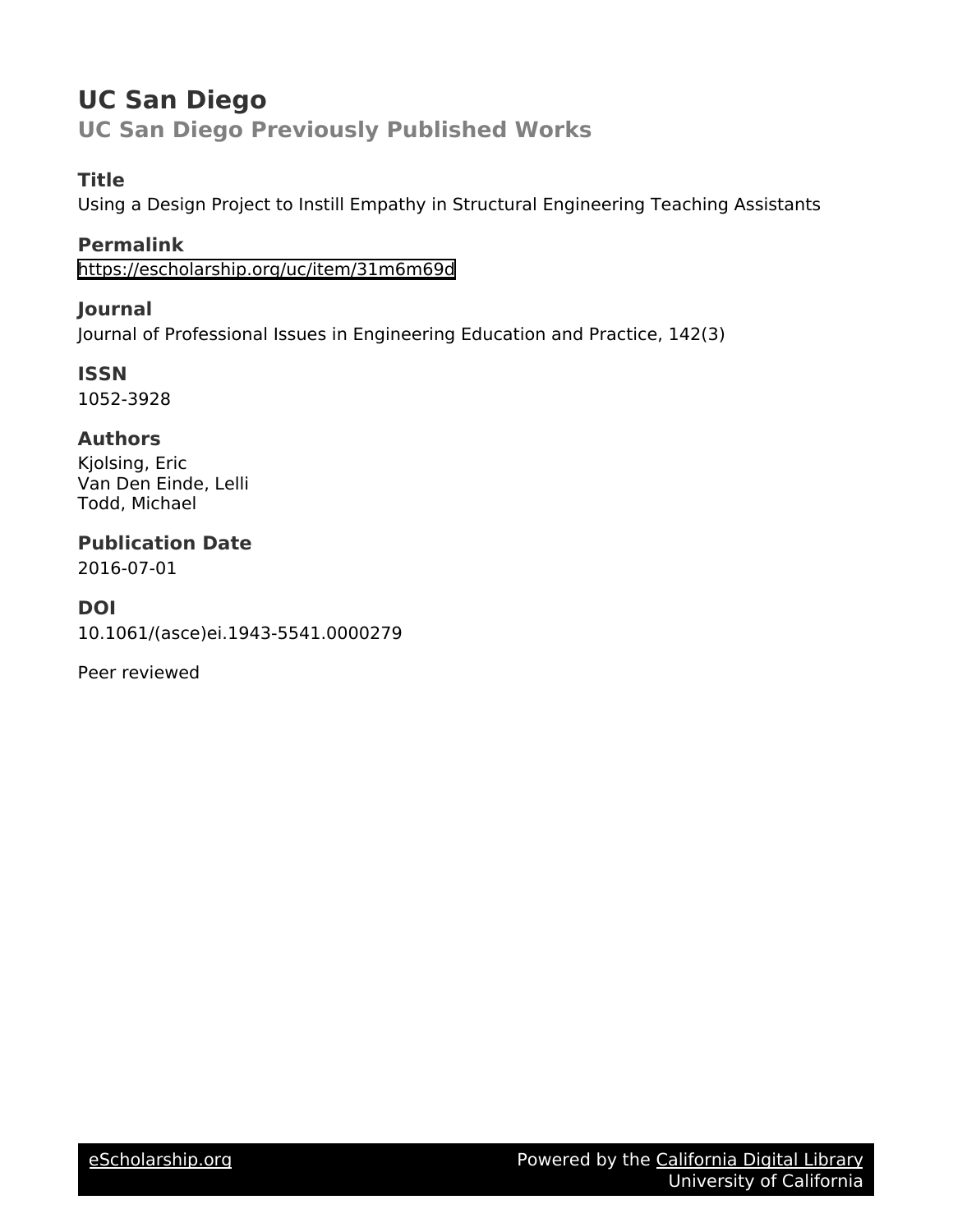| $\mathbf{1}$   | Using a Design Project to Instill Empathy in Structural Engineering Teaching Assistants            |
|----------------|----------------------------------------------------------------------------------------------------|
| $\overline{2}$ | Eric Kjolsing, P.E., S.M.ASCE<br>$\bullet$                                                         |
| 3              | Graduate Student, Dept. of Structural Engineering, Univ. of California, San Diego, 9500 Gilman     |
| 4              | Dr., La Jolla, CA 92093-0085 (corresponding author). E-mail: eric.kjolsing@gmail.com               |
| 5              | Lelli Van Den Einde, Ph.D., M.ASCE<br>$\bullet$                                                    |
| 6              | Teaching Professor, Dept. of Structural Engineering, Dept. of Structural Engineering, Univ. of     |
| $\overline{7}$ | California, San Diego, 9500 Gilman Dr., La Jolla, CA 92093-0085. E-mail:                           |
| 8              | lellivde@eng.ucsd.edu                                                                              |
| 9              | Michael Todd, Ph.D.                                                                                |
| 10             | Professor, Dept. of Structural Engineering, Univ. of California, San Diego, 9500 Gilman Dr., La    |
| 11             | Jolla, CA 92093-0085. E-mail: mdtodd@mail.ucsd.edu                                                 |
| 12             | Introduction                                                                                       |
| 13             | Diversity, in the context of the current paper, refers to the variety of characteristics,          |
| 14             | backgrounds, and behaviors contained within a population. These differences might include age,     |
| 15             | gender, sexual orientation, religion and spirituality, socioeconomic class, ethnicity, race, or    |
| 16             | disability. At the collegiate level, diversity enhances social development, promotes creative      |
| 17             | thinking, and enhances self-awareness (Hyman & Jacobs, 2009). A university's commitment to         |
| 18             | diversity might be manifested in a number of ways, including but not limited to, its admissions    |
| 19             | and hiring policies, incorporating diversity topics within course curricula, developing on-campus  |
| 20             | diversity centers, offering full courses in diversity awareness, or showing public support through |
| 21             | policy statements.                                                                                 |
| 22             | While 54% of universities implement some sort of undergraduate diversity education                 |
|                |                                                                                                    |

curriculum (Humphreys, 2000), recently there has been a call to increase diversity training in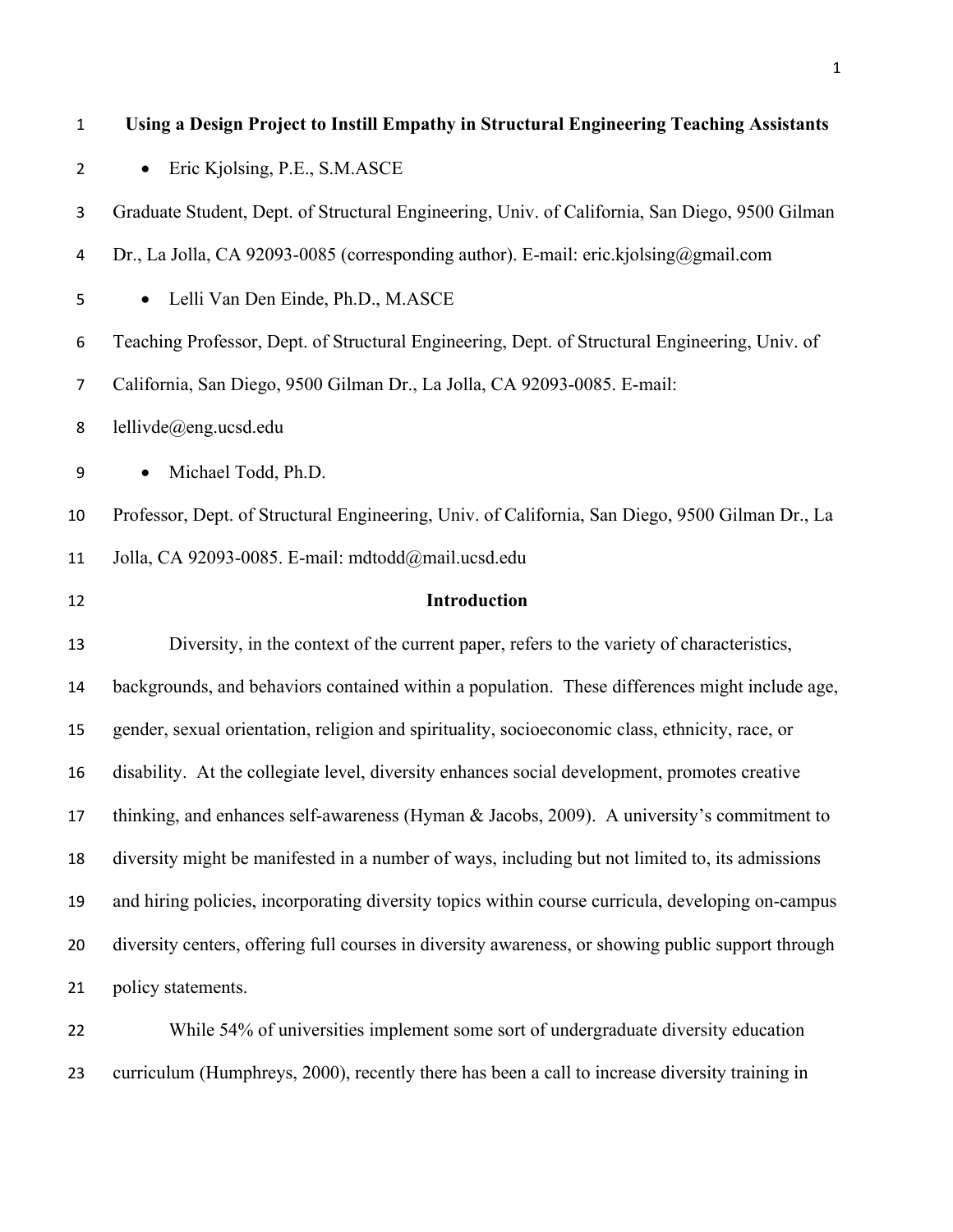graduate schools (Wallace, 2000) and improve or expand diversity training for current and future faculty (MacLachlan, 2006). In the summer of 2015, the structural engineering department at a large research (Carnegie Level 1) university developed a diversity training program to be included in its graduate student teaching assistant training program. While diversity training is available elsewhere on campus, the department believed that localized training might be made more relevant and provides greater benefit to the departments graduate and undergraduate student body. This investigation seeks to determine if an engineering based diversity training workshop results in increased empathetic behavior in engineering teaching assistants. This article describes the development, implementation, and feedback from a diversity

 training (DT) workshop administered to engineering teaching assistants (TAs) in the fall of 2015. The training was implemented to improve the undergraduate student experience by sensitizing graduate teaching assistants to the accessibility of various resources (e.g. financial, time, life experiences, etc.) to which undergraduate students may or may not have access. The workshop was designed around a hands-on project in which groups of participating graduate students designed and fabricated small wooden trusses. However, fabrication materials were not evenly distributed among the participants, which led to differences in their final designs. A guided discussion was used to highlight the differences in resources among the groups, develop an emotional reaction among the participants, and draw parallels to resource differentials among undergraduate students. While the participants provided overwhelming positive feedback , a pre- and post-training questionnaire revealed that empathetic changes in participant behavior were 44 either not statistically significant or approached significance ( $p = 0.095$ ). Due to its low cost, the authors advocate continued use of the training along with improved tools to measure changes in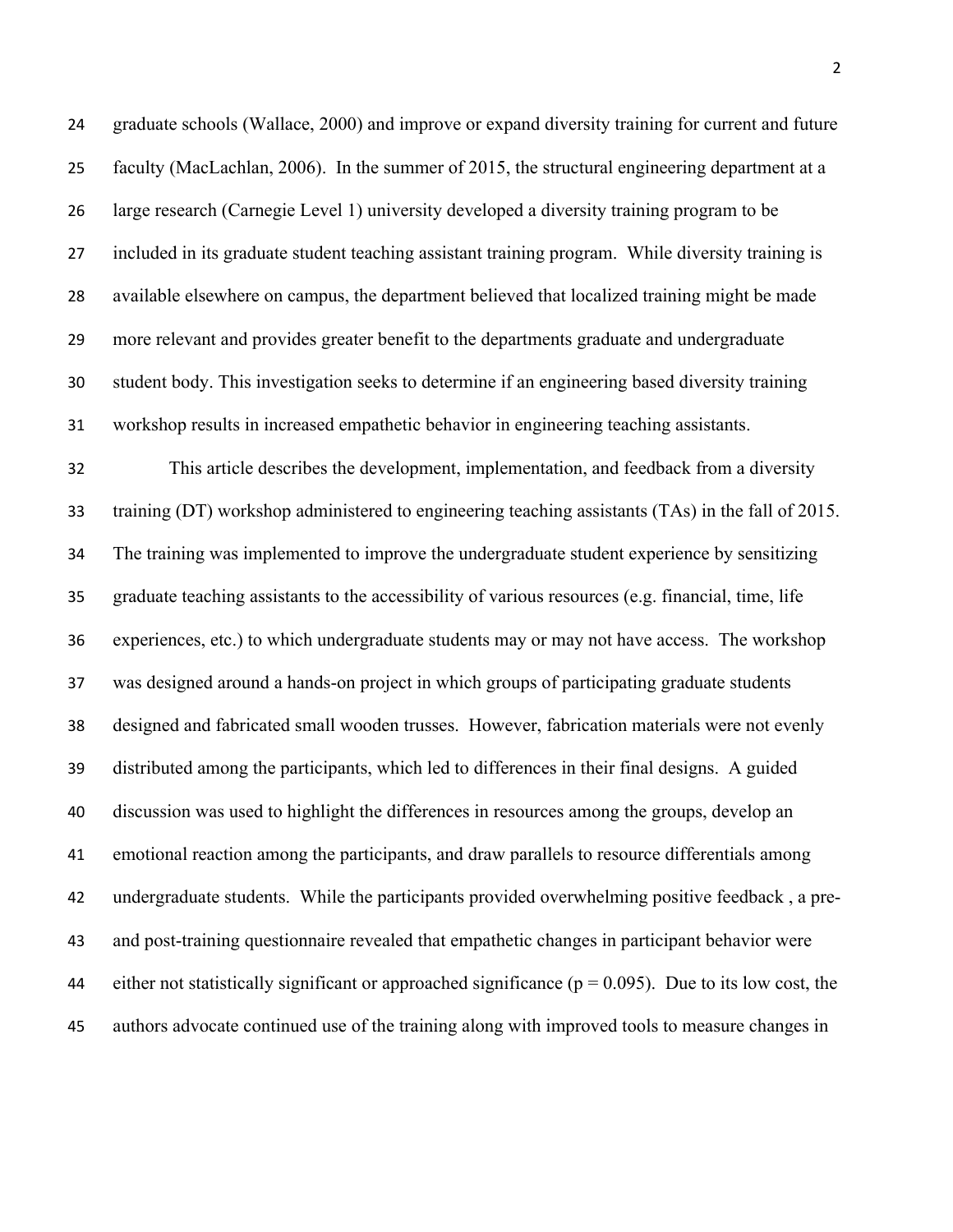participant empathy. Sufficient content is provided to make the workshop repeatable at other universities.

#### **Methods**

### **Program Development**

 The typical objective of DT is to increase positive intergroup behaviors so as to reduce prejudice or discriminatory conduct (Pendry, Driscoll, & Field, 2007). DT may take on many forms, including instructional videos (Pinterits & Atkinson, 1998), lectures, discussions, role- playing, exercises, simulations, workshops, etc. Bierema (2010) points out that not all DT is equally beneficial: simply providing factual information has often been shown to be ineffective at changing participant attitudes (Pendry et al.), simulations of overt discrimination may result in negative experiences for participants (Byrnes & Kiger, 1990), and stressing differences or assigning blame may raise intergroup tensions (Bierema). Effective DT should include some sort of marginalizing experience (Bierema) that elicits emotional reactions from trainees (Pendry et al.) in a positive way, such as fostering emotional empathy (Paluck, 2006; Pendry et al.). Based on these findings a workshop format was selected for the current DT program. A workshop could be completed in hours instead of weeks and could include group exercises with follow up discussions that emphasize affective experiences (McCauley, Wright, & Harris, 2000). By including more than one instructional technique (i.e. interactive exercises and reflective discussions) the authors hoped to increase the training's effectiveness (Bezrukova, Jehn, & Spell,

2012) by generating an emotional response in the trainees, having them think and reflect on the

targeted experience, and finally, provide them with actionable items to use during their TA

tenure.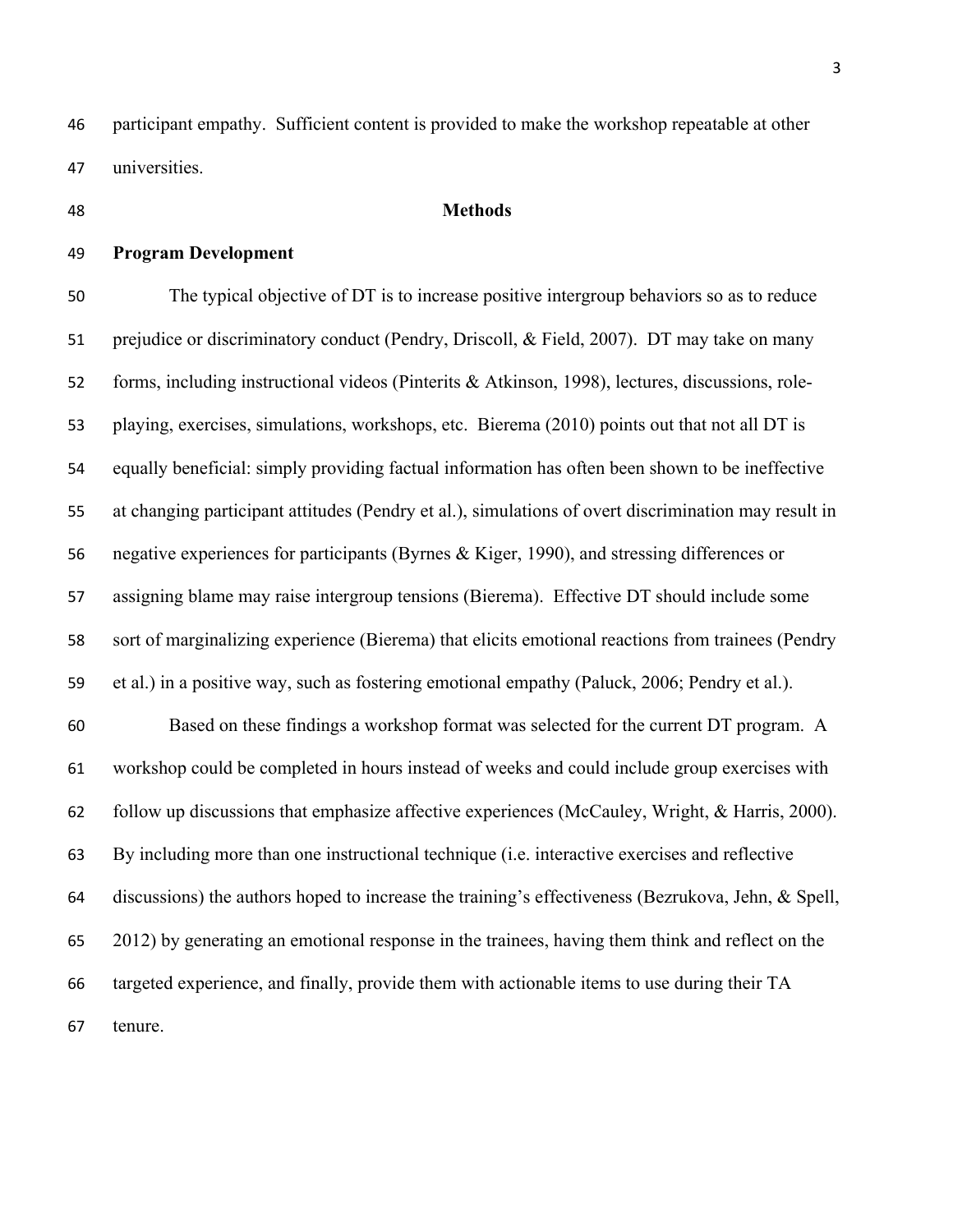| 68 | <b>Student Demographics and Workshop Objectives</b>                                                  |
|----|------------------------------------------------------------------------------------------------------|
| 69 | An attempt was made to characterize the demographics of the student population.                      |
| 70 | Student statistics from the previous academic year were tabulated for (a) the entire university, (b) |
| 71 | the department's undergraduate students, and (c) the department's graduate students. The             |
| 72 | available results can be found in Table 1.                                                           |
| 73 | Table 1. Student Demographics. (Y. Wilson and C. Hurley, personal communication, June 17,            |
| 74 | 2015)                                                                                                |
| 75 | A number of internal factors led to the decision to implement a workshop highlighting the            |
| 76 | effect different socioeconomic factors have on students. Socioeconomic factors, specifically the     |
| 77 | lack of resources (whether time, financial resources, emotional support, etc.), cuts across gender,  |
| 78 | ethnicities, and race. The objectives of the workshop were to:                                       |
| 79 | Increase undergraduate student satisfaction by developing more tolerant, understanding,              |
| 80 | and relatable TAs.                                                                                   |
| 81 | Sensitize TAs to the assumptions they make of others and how these assumptions<br>$\bullet$          |
| 82 | influence their behavior. (Cavaleros, Van Vuuren, & Visser, 2002)                                    |
| 83 | Demonstrate scenarios in which life experiences and opportunities may vary from student              |
| 84 | to student.                                                                                          |
| 85 | Illustrate the impacts that limited resources have on students.                                      |
| 86 | <b>Measuring Success</b>                                                                             |
| 87 | Two instruments were selected to gauge the success or failure of the workshop: a TA                  |
| 88 | survey, administered after the DT, and free response questions, deployed both before and after       |
| 89 | the DT. The post-DT TA survey asked the participants pointed questions regarding the                 |
| 90 | perceived benefit of the workshop. The free response questions described three situations a TA       |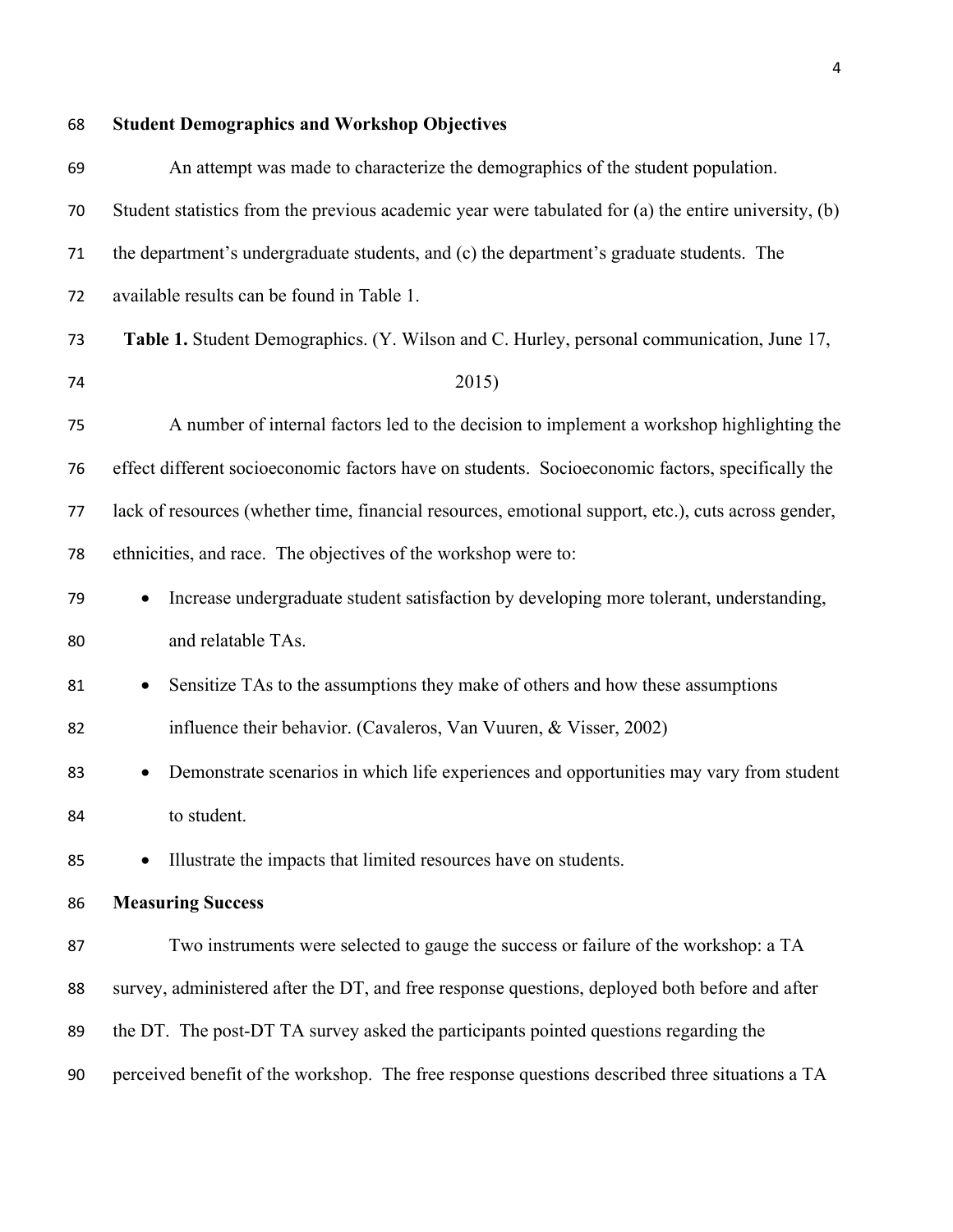might encounter during the term. For each situation, the TAs were asked to explain the steps they would take to resolve the situation and how they would interact with the undergraduate student(s) involved. The same assessment was given both before and after the DT. Both instruments can be found in Supplemental Appendix – A.

**The Participants**

 The one hour workshop was hosted by a faculty member and senior TA within the department during the first week of the fall 2015 term. The DT trainees were 35 graduate students who had been assigned departmental TA positions for the fall 2015 term. The TAs were hired based on their technical competency in the course in which they would assist and not on any measure of diversity awareness. The TAs primary responsibilities included some combination of hosting discussion sections, laboratory sections, and office hours; in each case the expected interaction with undergraduate students was extensive. Trainees were surveyed prior to the workshop and the demographics of the 22 respondents are shown in Table 2. The universities/departments undergraduate student demographics were previously given in Table 1. Participation in the workshop was mandatory for all departmental TAs.

**Table 2.** Trainee (TA) Demographics – Based on 22 Respondents.

**The Activity's Origins**

 The implemented activity is based on the 'Creating a Mobile' activity found in the work of Schniedewind and Davidson (1983). Written for pre-high school teachers and students, the activity tasks groups of students to construct artistic mobiles using various types and quantities of resources: some groups are given substantial resources (wire, crayons, paper, etc.) while other groups are given the bare minimum. The objective of the exercise is to expose these young students to the frustration that develops when resources are inequitably distributed. The activity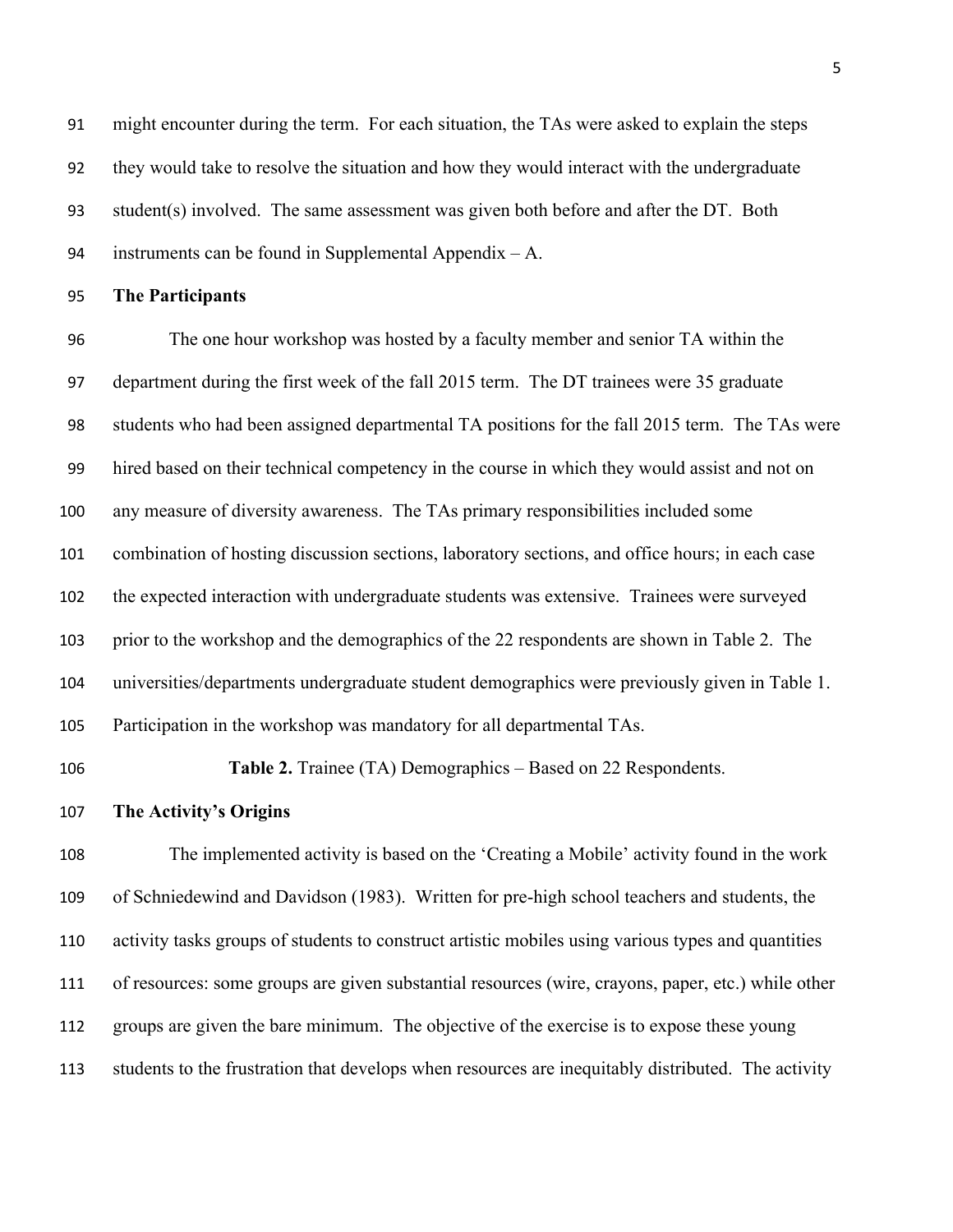was successfully implemented by Lawrence (1998) in an undergraduate *Race, Class, Culture, and Gender* course. The current authors wished to recreate the experiences and feelings that Lawrence's students had (feelings of frustration, being underprivileged, an unjustified superiority, empathy, etc.), but in a more relevant frame of reference. By restructuring the activity in the engineering domain, the authors hoped to make the activity more relevant to the technically-minded trainees, keep the trainees more engaged (and thus make the activity more impactful), draw relevant parallels between activity resources and real-world resources, and make more direct comparisons to the resource differentials that engineering undergraduate students may face.

**The Activity**

 Trainees were randomly assigned to one of six groups and relocated to an assigned table (see Fig. 1). Trainees were informed that they were to design and fabricate a small wooden truss, including sizing the individual truss members, to a known load (see the full prompt in 127 Supplemental Appendix  $-B$ ).

 **Fig. 1.** Room Layout. Low/Moderate/High Indicates Supplied Resources. Each group was then given a sealed bag containing various resources needed to complete the specified task. Two bags, given to groups one and two, contained significant resources that would increase the accuracy of the design calculations, improve the quality of the final model, and reduce the time needed to perform the activity. Two different bags, given to groups five and six, contained a minimum amount of resources that, while permitting the activity to be completed, made the design calculations difficult to complete and would most certainly prevent the task from being completed on-time with any sort of reasonable level of quality. Lastly, groups three and four received bags containing a 'moderate' amount of resources, with resource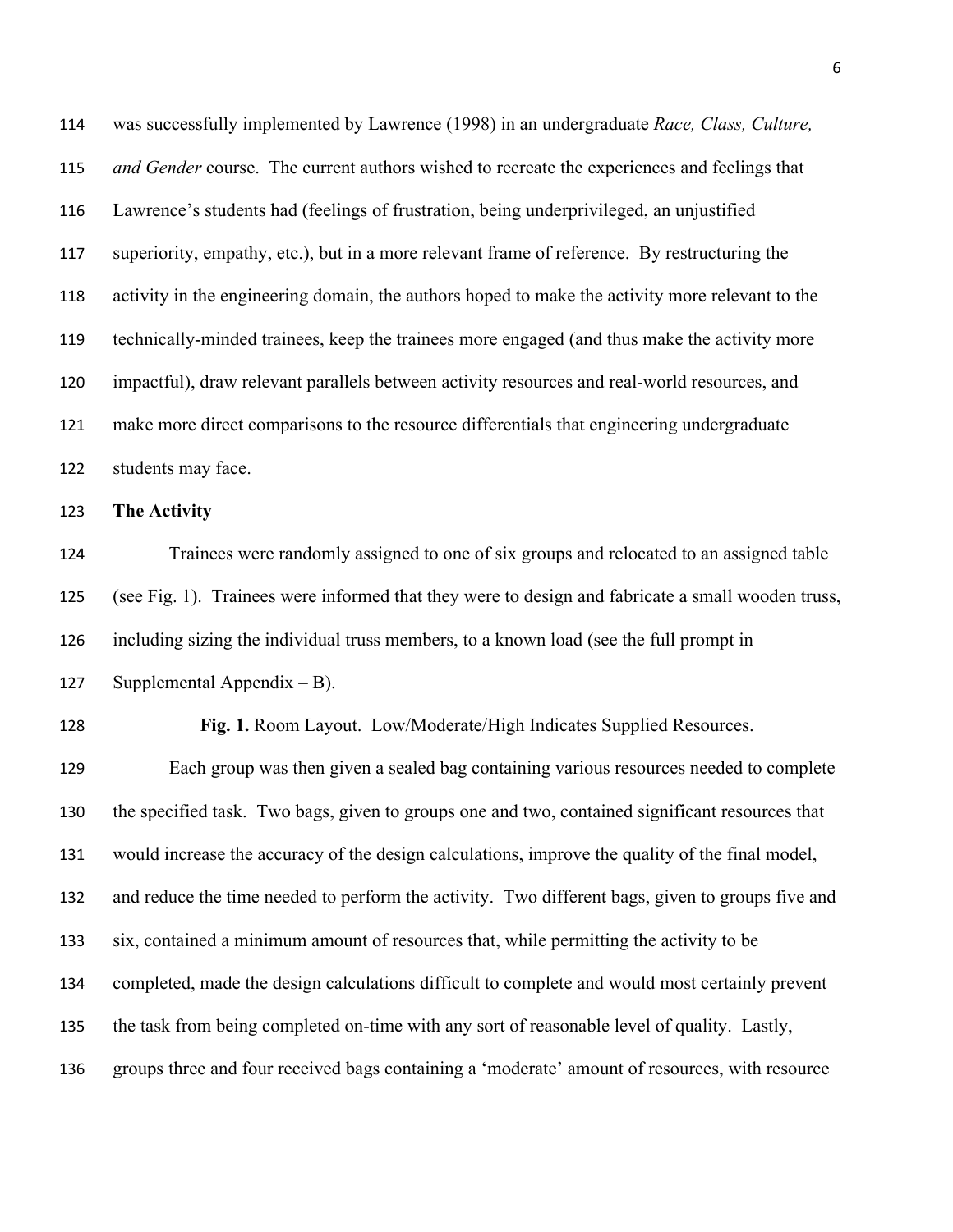quality and quantity falling somewhere between the 'high' resource bags provided to groups one and two and 'low' resource bags provided to groups five and six. Additional resources were openly placed on the 'Additional Resources' table in-between groups one and three. The contents of each resource bag and resources placed on the 'Additional Resources' table are listed 141 in Supplemental Appendix  $-C$ . Copies of the capacity sheets and hints sheet mentioned in Supplemental Appendix – C are provided in Supplemental Appendix – D and Supplemental Appendix – E, respectively. After the activities 35 minute allotted time, two groups presented their fabricated truss model to all workshop participants.

**Student Presentations**

 Two representative groups were selected to present their fabricated truss models. Group two (a 'high' resource group) presented first followed by group five (a 'low' resource group). During the presentations, group two was able to display their completed truss (the provided adhesive had a quicker set time) and explain a number of structural details (e.g. gusset plates) they were able to incorporate in the fabricated model. Group five had a difficult time displaying their truss (the provided adhesive had not set) and spent most of the presentation explaining the overly conservative truss design (a consequence of not having a calculator to perform calculations). An image of group four's truss nearing completion is shown in Fig. 2.

**Fig. 2.** Fabricated Truss Model From a Moderate Resource Group Results.

**Post-Activity Discussion**

 All workshop participants joined in a post-activity discussion following the last presentation. The goal of the discussion was to highlight the objectives of the activity through a guided discussion and enable participants to reflect upon the experience. The questions listed in Table 3 were prepared prior to the activity and used to guide the post-activity discussion. During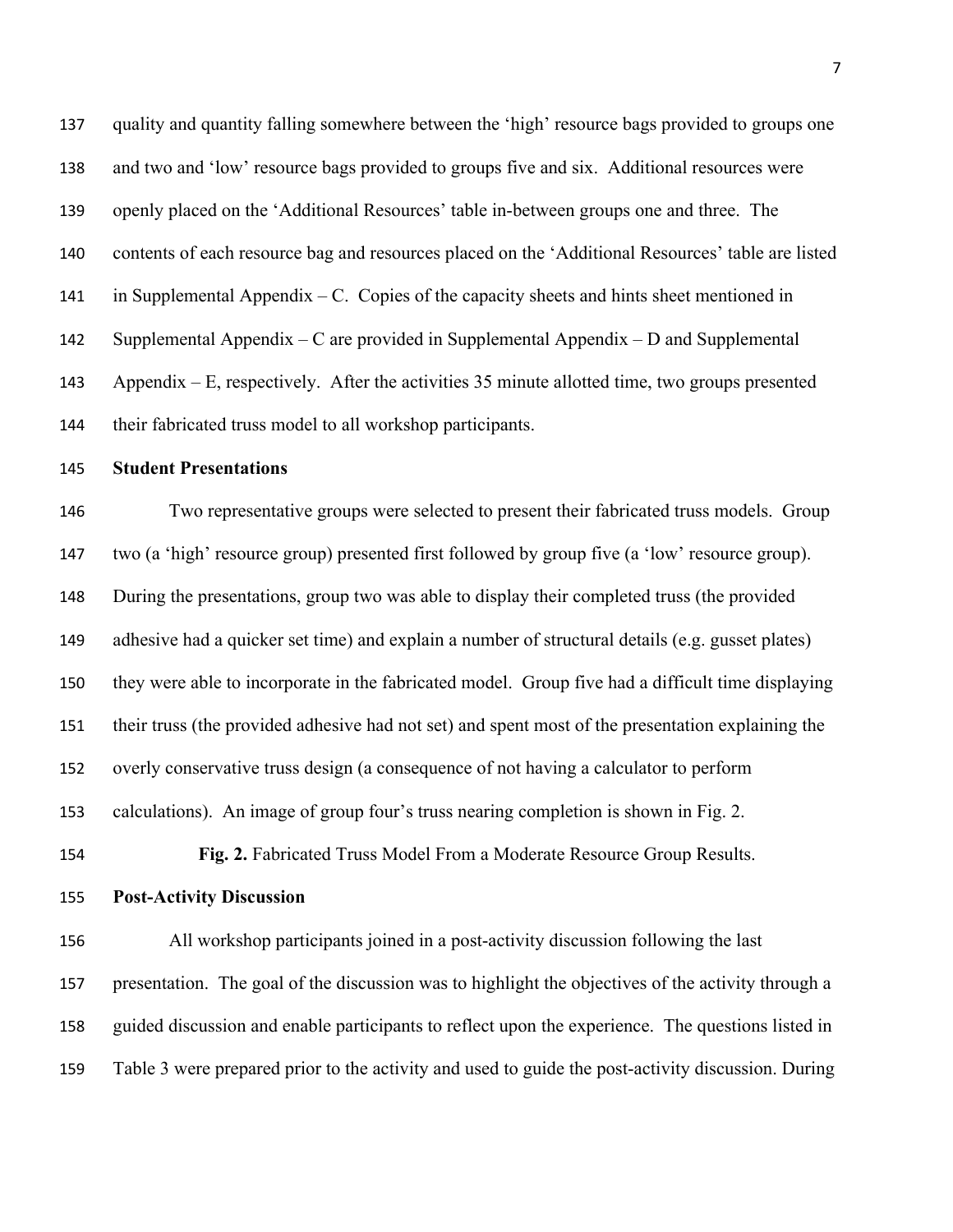| 160 | the discussion, trainees were asked to identify the differences in activity resources, the benefit  |
|-----|-----------------------------------------------------------------------------------------------------|
| 161 | that resource provided them, and to extrapolate that activity resource to a real-world              |
| 162 | classification. Key resources are identified in Table 4.                                            |
| 163 | Table 3. Discussion Questions.                                                                      |
| 164 | Table 4. Identifying Resources.                                                                     |
| 165 | Towards the end of the discussion, trainees were asked to identify/theorize real-world              |
| 166 | situations that would act to limit resources or impair performance of the undergraduate students    |
| 167 | they would soon be working with. Probing questions are listed below (Schniedewind $\&$              |
| 168 | Davidson, 1983). Some of the resulting outcomes are shown in Table 5.                               |
| 169 | Describe a situation in which a student may have an advantage or disadvantage compared              |
| 170 | to their peers. What resources are involved? What sort of feelings might that student be            |
| 171 | experiencing?                                                                                       |
| 172 | What might cause one student to start off with more resources than another student?<br>$\bullet$    |
| 173 | How might that affect either student's frame of mind?                                               |
| 174 | Table 5. Real-World Circumstances and Relevant Resources.                                           |
| 175 | Lastly, the objectives for the workshop were explicitly stated. Although implicitly                 |
| 176 | conferred during the hour long session, the workshop administrators thought it important to         |
| 177 | clearly state the goals of the training. The trainees were then asked to give specific action items |
| 178 | they could implement to incorporate what they've learned into their upcoming TA assignments.        |
| 179 | The resulting recommendations included:                                                             |
| 180 | Try and develop better TA-student relationships: ask students about their educational and           |
| 181 | career plans, what other classes they are taking, where they're from, etc.                          |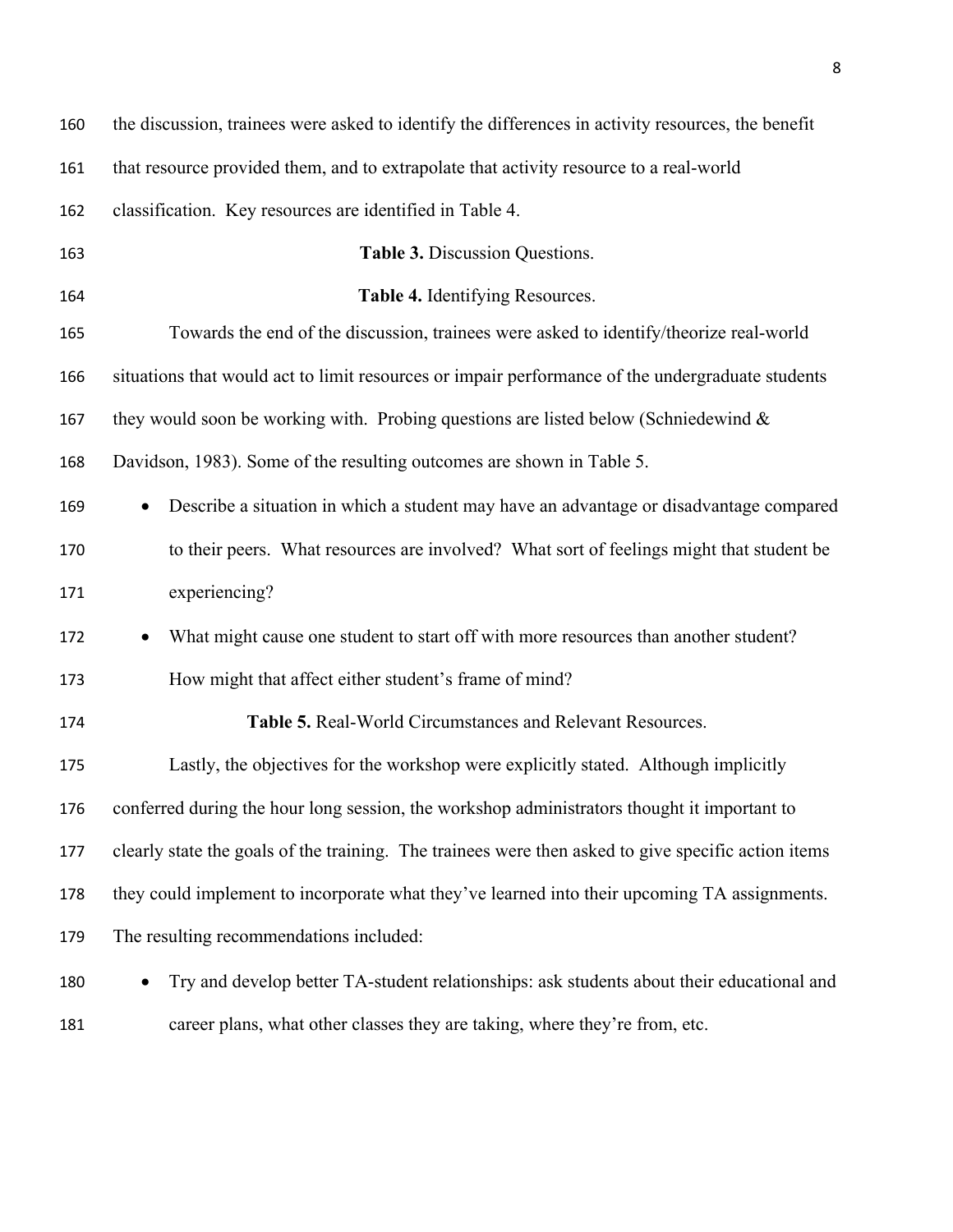- Reach out to underperforming students (in person or through email) to offer support and help.
- Try to be more understanding of the personal circumstances students may be experiencing.
- Don't make assumptions about what classes students have taken.

## **Post-Workshop Student Feedback and Success Measurement**

- Following the workshop, participants were asked to complete a survey regarding the DT and three free response questions. The post-training survey sought general feedback from the participants including whether they thought the training should be continued in future years. Seventeen participants responded to the survey, the results of which are shown in Table 6. **Table 6.** Post-Training Survey Results – Based on 17 Respondents. Respondents generally enjoyed participating in the DT, and a majority believed there was
- a positive change in how they would empathize with their undergraduate students. Ninety-four percent of the respondents recommended repeating the DT in the following years with recommended modifications generally including activities to (a) make the activity more challenging and (b) make the discrepancy in resources more apparent during the activity. A handful of responses from the third survey question (*In what ways, if any, did the truss fabrication exercise change how you view undergraduate students?*) are provided: • "To be more active in showing students that I am available as a resource." • "Being a successful undergrad, I didn't consider the differences between student
- resources. Now I am more aware about the diversity of resources undergraduate students have."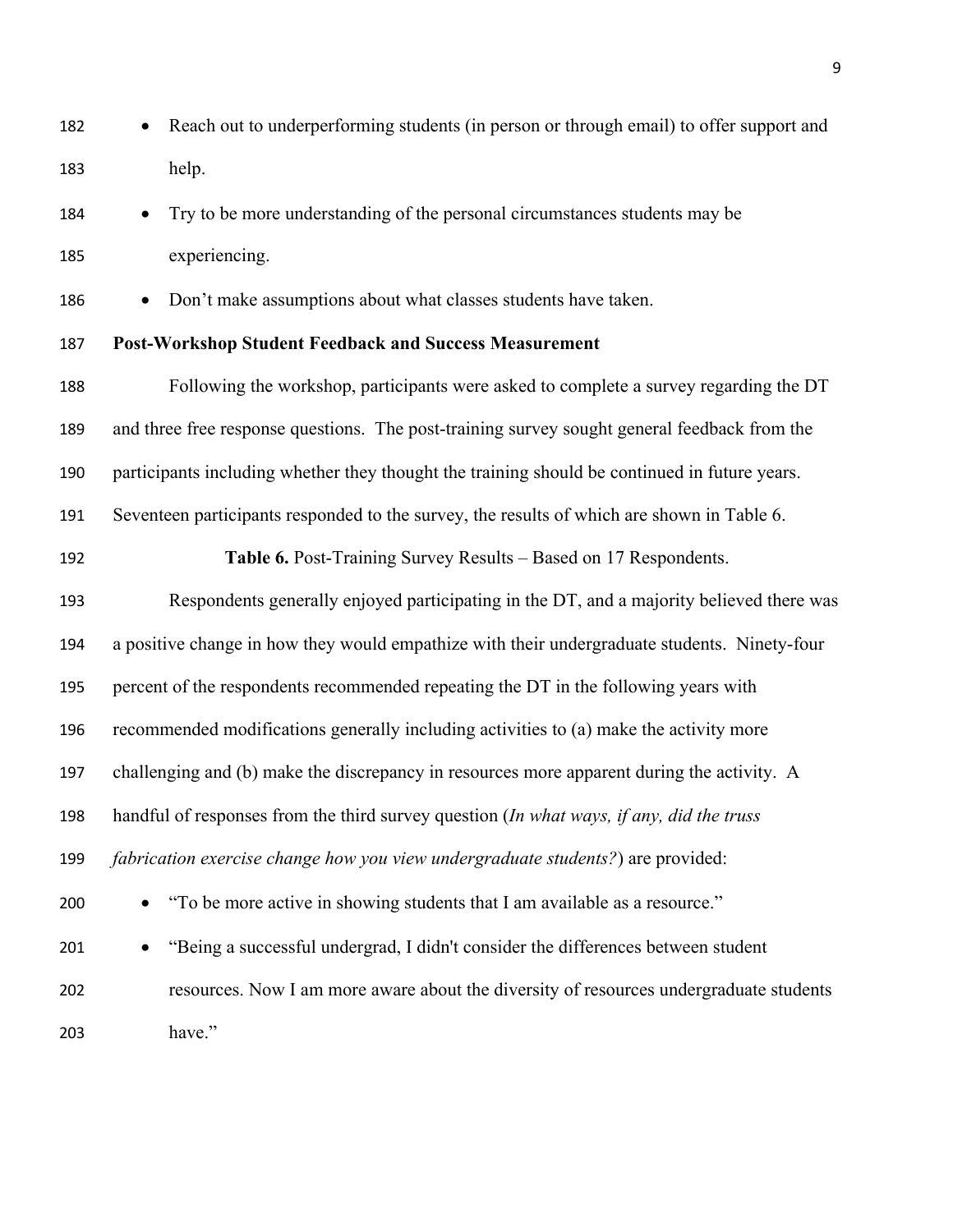• "No matter how a student is performing or acting, I will always discuss with him/her first as to any ways I may help and be as empathetic as possible to the situation he/she may be experiencing since it may be far different from what I could expect."

- "Broadened my perspective of why a student could show signs of struggling."
- 

 • "Understanding not all students know about the available resources they have and are immediately at a disadvantage."

 Three free response questions were posed both before and after the DT workshop to measure behavioral changes in the participants'. Once collected, both pre- and post-training responses were randomly intermixed and assigned an empathy score based on a four point scale – the reviewer did not know if a response was collected before or after DT. Those responses showing little or no concern for outside circumstances, a preconceived notion of student capabilities, and no support outside TA office hours earned a score of one. Those responses that were thoughtful of personal circumstances, had no preconceived notions of student capabilities, 217 and showed active support earned a score of four. Of the 22 pre-training respondents, 11 also responded to the post-training questions. The average empathy score and corresponding standard deviation from these 11 (matched) respondents are included in Table 7. A two-tailed paired t-test was performed to check for statistical significance between the pre- and post- training responses. While the difference in responses for question one and three were not 222 significant ( $p = 0.509$  and 0.642, respectively), the empathy scores for question two approached 223 significance ( $p = 0.095$ ). It is important to re-state that these statistical results are based on 11 participants and hypothesis testing with small sample sizes is suspect.

**Table 7.** Matched Free Response Empathy Scores – Based on 11 Matched Respondents.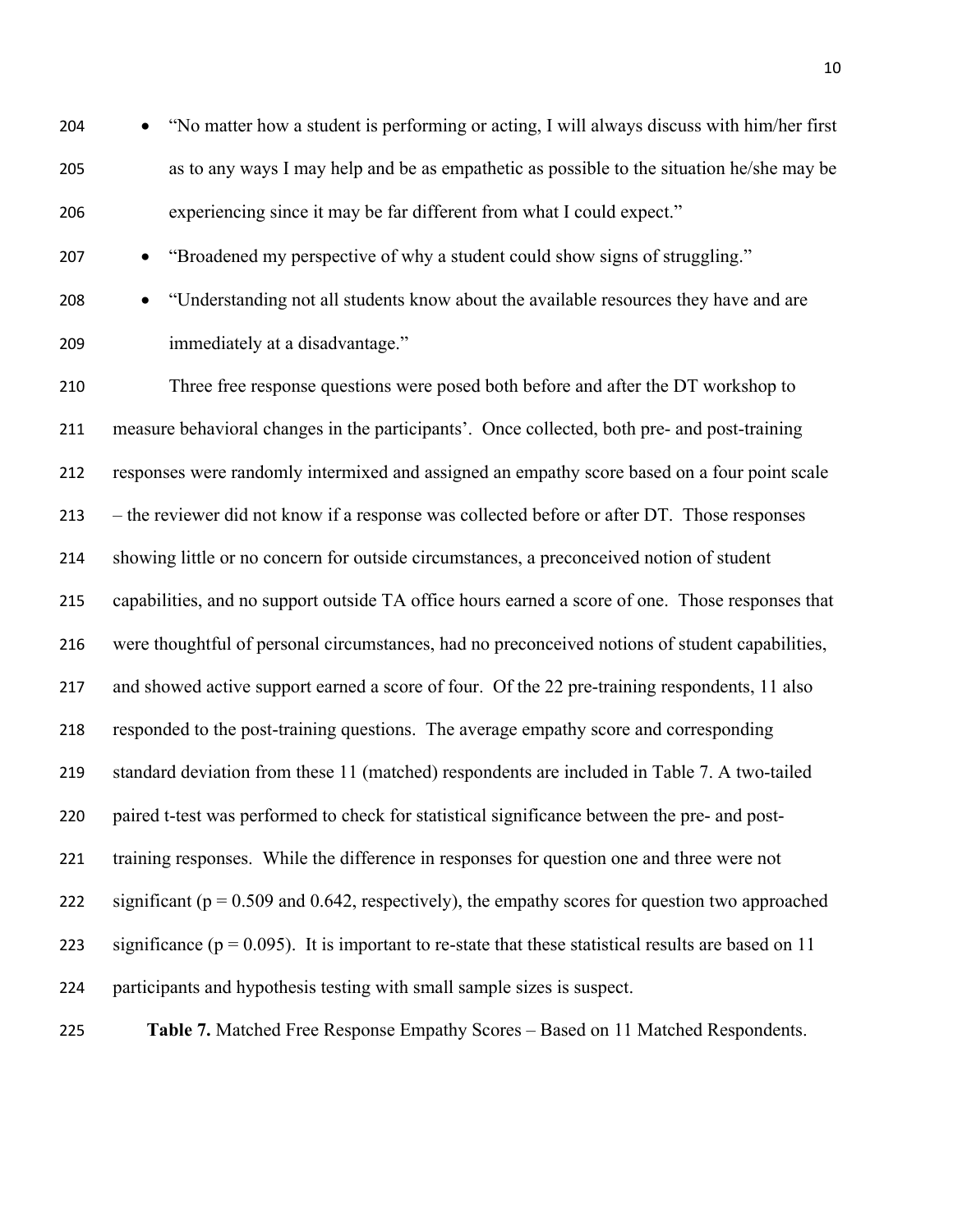#### **Discussion and Future Work**

 The results indicate that engineering TAs show increased empathetic behavior following the described training workshop. While these changes were not statistically significant, the workshop received a great deal of positive participant feedback. Due to this positive response and the workshop's low cost, the authors intend to repeat the training in future years and incorporate an improved feedback mechanism to more directly measure changes in TA behavior. Although the participants gave some indication as to how they would react in a given situation (i.e. the three free response questions), their actual behavior might be significantly different when face-to-face with undergraduate students. Since a primary objective of the workshop is to improve undergraduate student satisfaction, an undergraduate student feedback mechanism should be developed and deployed to monitor actual (if any) changes in TA behavior. Additionally, a larger sample size is desirable to increase confidence in the statistical

 results. Since the number of TAs participating in the training is limited to the number of TAs hired each term an increased sample size would need to come from more matched pair responses, perhaps obtained by expanding the program to other engineering departments including those at other universities.

#### **Conclusion**

 An empathy based diversity training program has received strong positive participant feedback with over 94% of participants recommending its continued use. However, participant responses on a series of pre- and post- free response questions indicates that changes in the empathetic behavior of participants (graduate teaching assistants) were either not statistically significant or approached significance (p=0.095). Continued study including an improved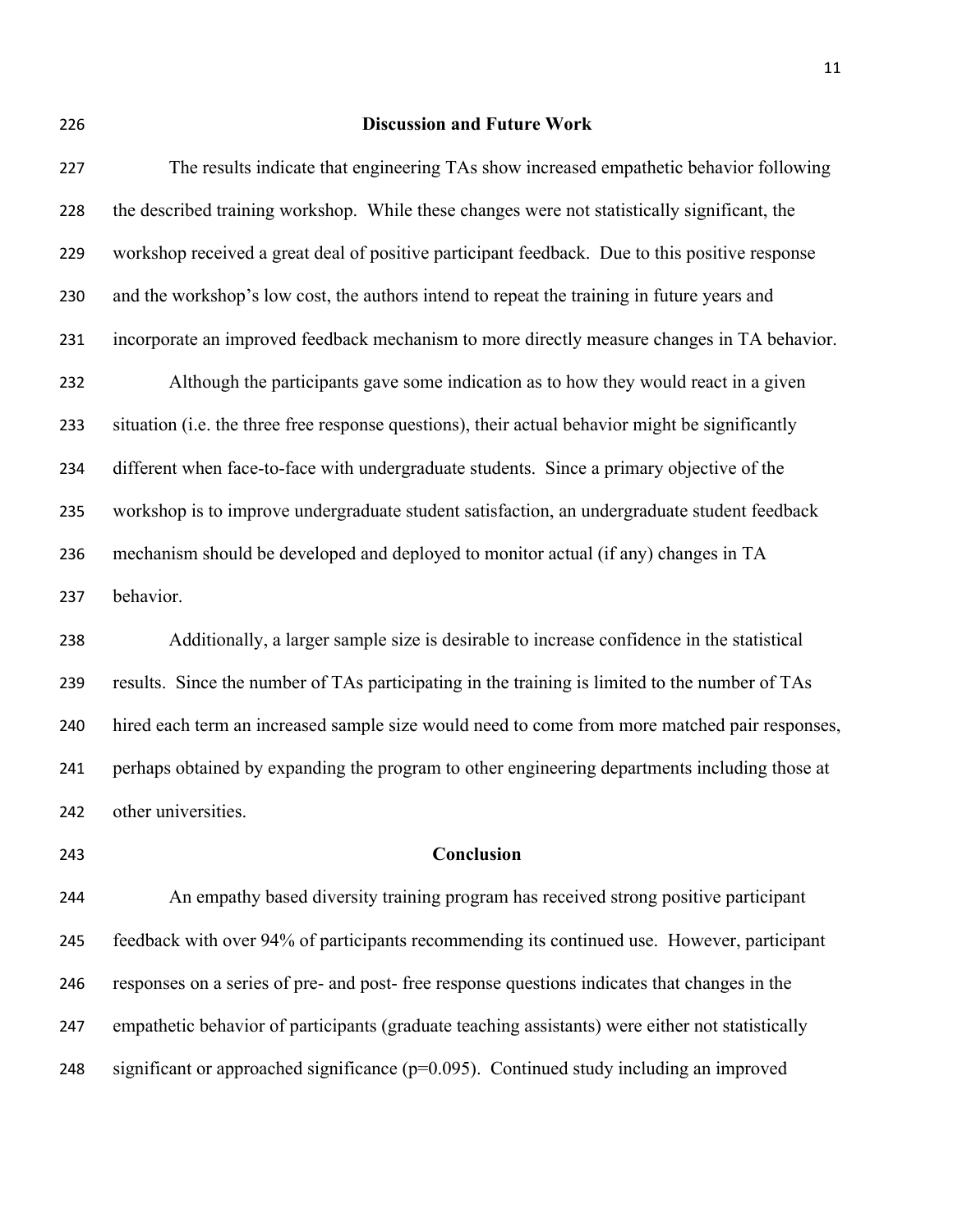| 249 | feedback mechanism – one that more realistically and directly measures changes in the           |
|-----|-------------------------------------------------------------------------------------------------|
| 250 | participants behavior – is advocated and will be incorporated in future iterations of the       |
| 251 | workshop.                                                                                       |
| 252 | Acknowledgements                                                                                |
| 253 | The authors wish to thank Steve Porter, manager of the undergraduate structural                 |
| 254 | engineering laboratories at the University of California, San Diego, for his support during the |
| 255 | execution of the training.                                                                      |
| 256 | <b>Supplemental Data</b>                                                                        |
| 257 | Supplemental Appendices A through E are available online in the ASCE Library                    |
| 258 | (ascelibrary.org).                                                                              |
| 259 |                                                                                                 |
| 260 |                                                                                                 |
| 261 |                                                                                                 |
| 262 |                                                                                                 |
| 263 |                                                                                                 |
| 264 |                                                                                                 |
| 265 |                                                                                                 |
| 266 |                                                                                                 |
| 267 |                                                                                                 |
| 268 |                                                                                                 |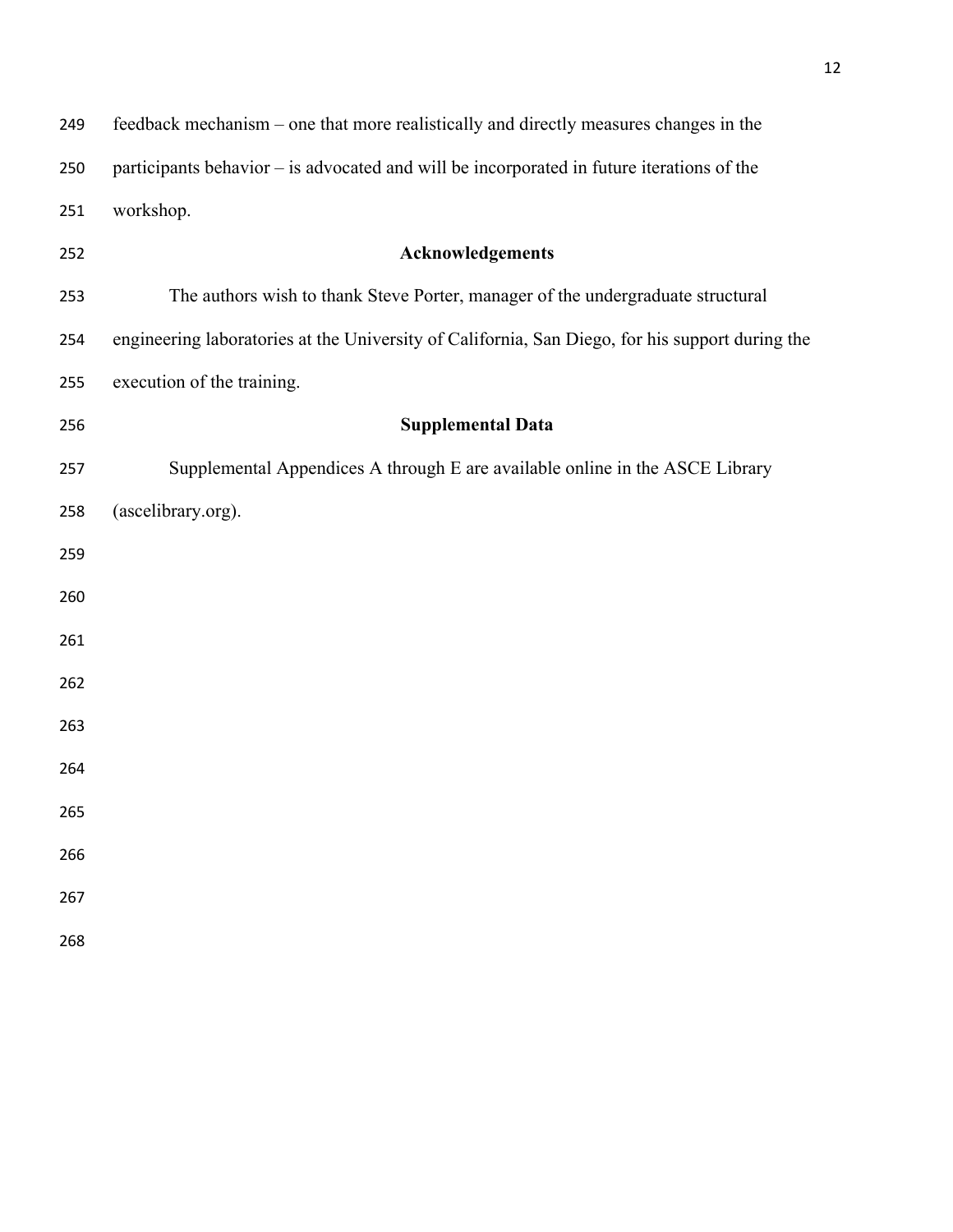**References** Bezrukova, K., Jehn, K. A., & Spell, C. S. (2012). Reviewing diversity training: Where we have been and where we should go. *Academy of Management Learning & Education*, *11*(2),

### 207-227. doi: 10.5465/amle.2008.0090

- Bierema, L. L. (2010). Diversity education: Competencies and strategies for educators. *Advances*
- *in Developing Human Resources*, *12*(3), 312-331. doi: 10.1177/1523422310375024
- Byrnes, D. A., & Kiger, G. (1990). The effect of a prejudice-reduction simulation on attitude
- change. *Journal of Applied Social Psychology*, *20*(4), 341-356. doi: 10.1111/j.1559-
- 1816.1990.tb00415.x
- Cavaleros, C., Van Vuuren, L. J., & Visser, D. (2002). The effectiveness of a diversity awareness training programme. *SA Journal of Industrial Psychology*, *28*(3), 50-61. doi:
- http://hdl.handle.net/10520/EJC88917
- Humphreys, D. (2000). National survey finds diversity requirements common around the country. *Diversity Digest, 5*(1), 1-2.
- Hyman, J. & Jacobs, L. (2009, August 12). Why does diversity matter at college anyway? *U.S.*
- *News & World Report.* Retrieved from
- http://www.usnews.com/education/blogs/professors-guide/2009/08/12/why-does-
- diversity-matter-at-college-anyway
- Lawrence, S. M. (1998). Unveiling positions of privilege: A hands-on approach to understanding
- racism. *Teaching of Psychology*, *25*(3), 198-200. doi: 10.1207/s15328023top2503\_8
- MacLachlan, A. J. (2006). *Developing graduate students of color for the professoriate in*
- *science, technology, engineering, and mathematics (STEM).* Retrieved from
- http://escholarship.org/uc/item/3892k4rm